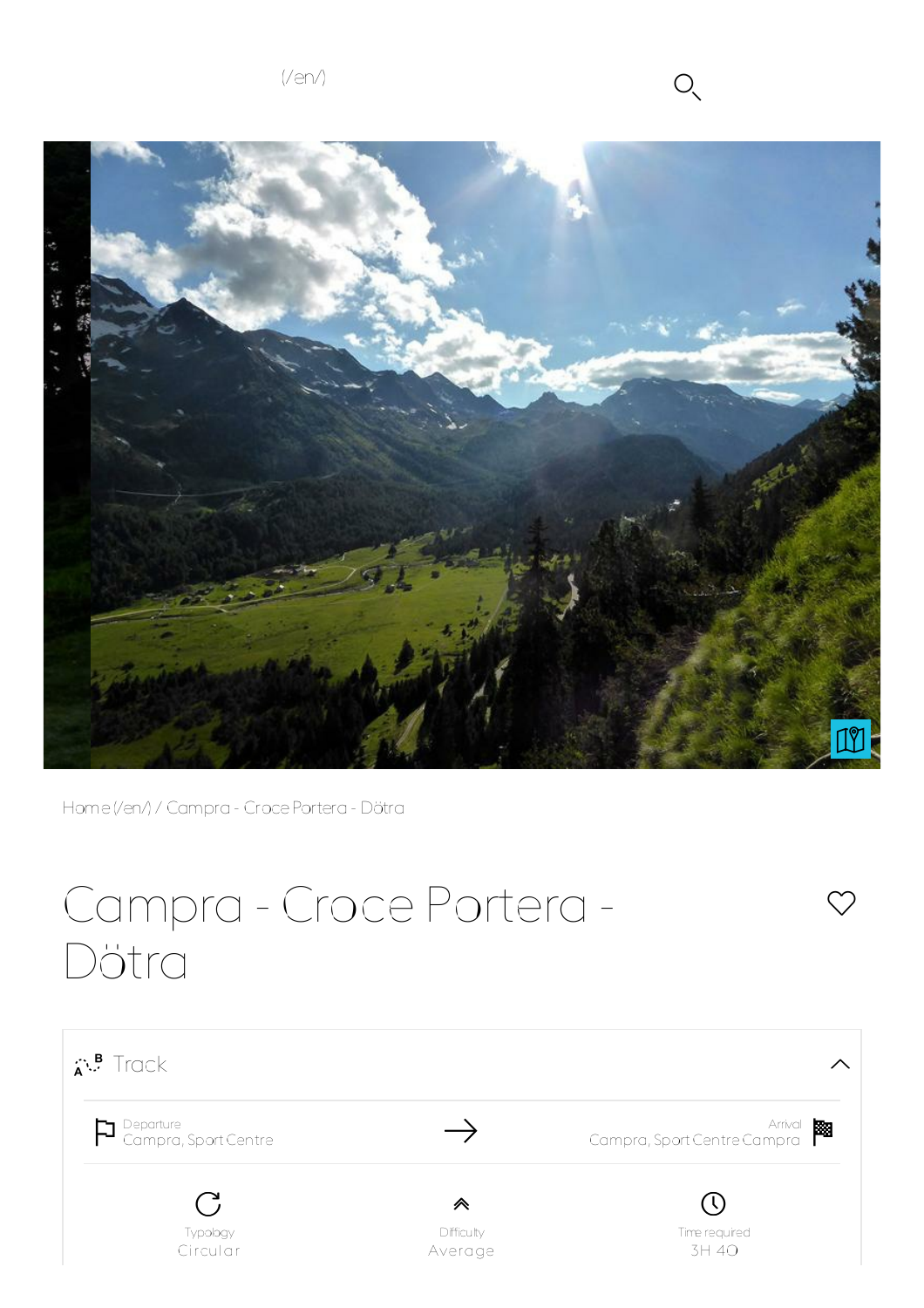| $\leftrightarrow$<br>Length<br>12.78 KM |  |
|-----------------------------------------|--|
| <b>H</b> Features                       |  |
| <b>?</b> Information                    |  |

```
\Box
```
**DESCRIPTION** 

The Lukmanier region is traversed by 180 km of hiking trails. About 70 km of these have been chosen as nature trails, allowing visitors to discover the natural wonders of this beautiful region.

From Campra's Nordic Skiing Centre, cross the Campra Plain following the Brenno river. Go up to Böcc di Scar and continue towards Pian Segno until you get to Acquacalda. From here go up to Croce Portera, reach Dötra and go back to Campra, passing through Bollette.

PDF (http://www.ticino.ch/dam/jcr:c1edba65-22f8-45f4-bc4e-606c099479be)

Tips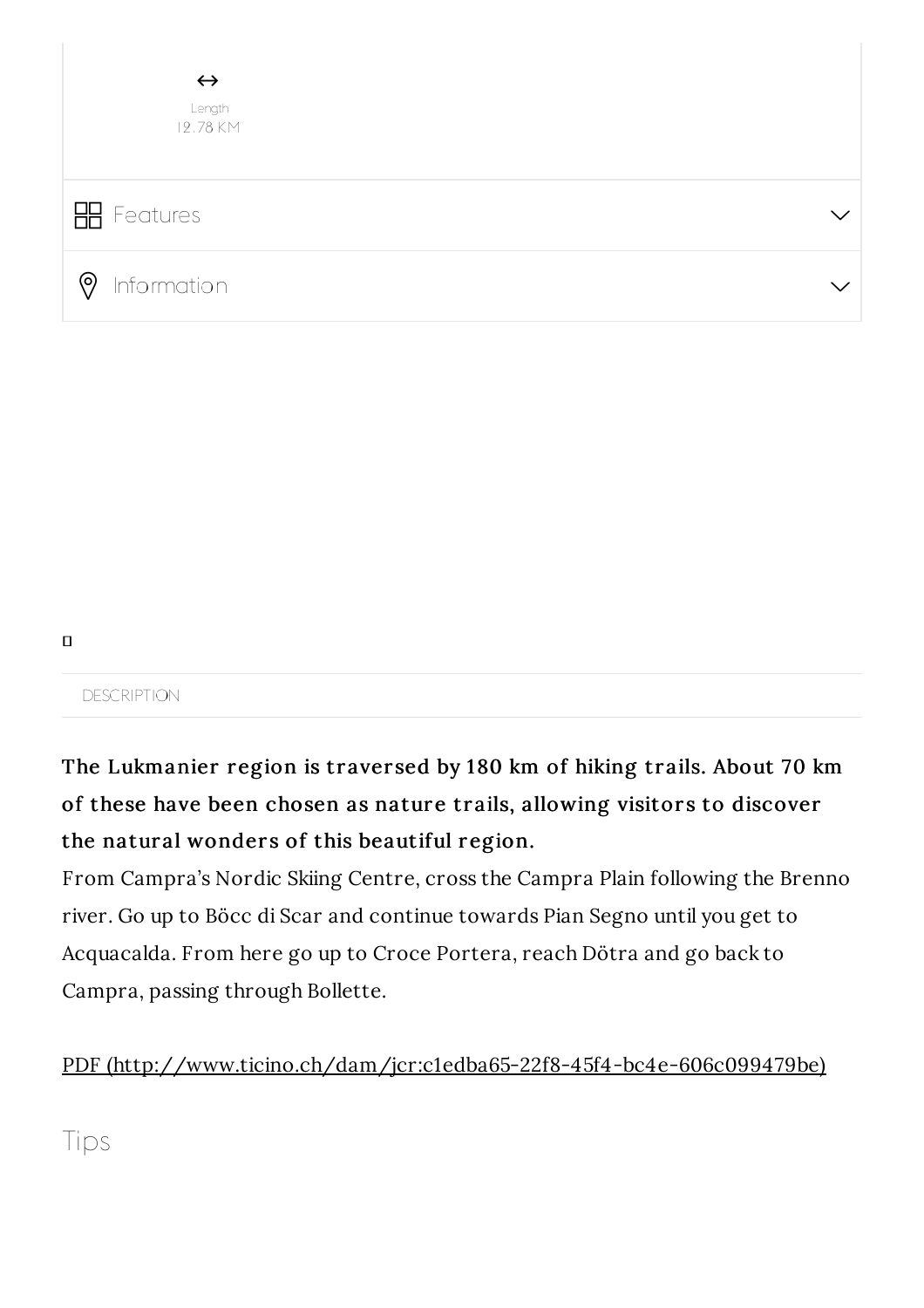Waterproof clothing, light and warm Hiking boots First aid kit with penknife Sunglasses, sun cream, water-bottle Hiking map/topographic map Compass Camera Food

Montagnepulite: This project was born to promote an effective management and sustainable use of mountain huts in Ticino, and in particular the litter management. The responsible management of litter in the mountains is a matter of common sense. We can all contribute: https://www.montagnepulite.ch/en/golden-rules (https://www.montagnepulite.ch/en/golden-rules)

Alternative routes

Technical data

-

 $\begin{bmatrix} \frac{1}{|p|} & \frac{1}{|p|} \\ \frac{1}{|p|} & \frac{1}{|p|} \end{bmatrix}$  (*CPX data (/.itinerary/gpx?itemId=146764)* 

Document PDF (https://pdf.ticino.ch/pdf? uri=https://www.ticino.ch/en/itineraries/details/Campra-Croce-Portera-Dötra/146764.html?pdf=true)  $|PPF|$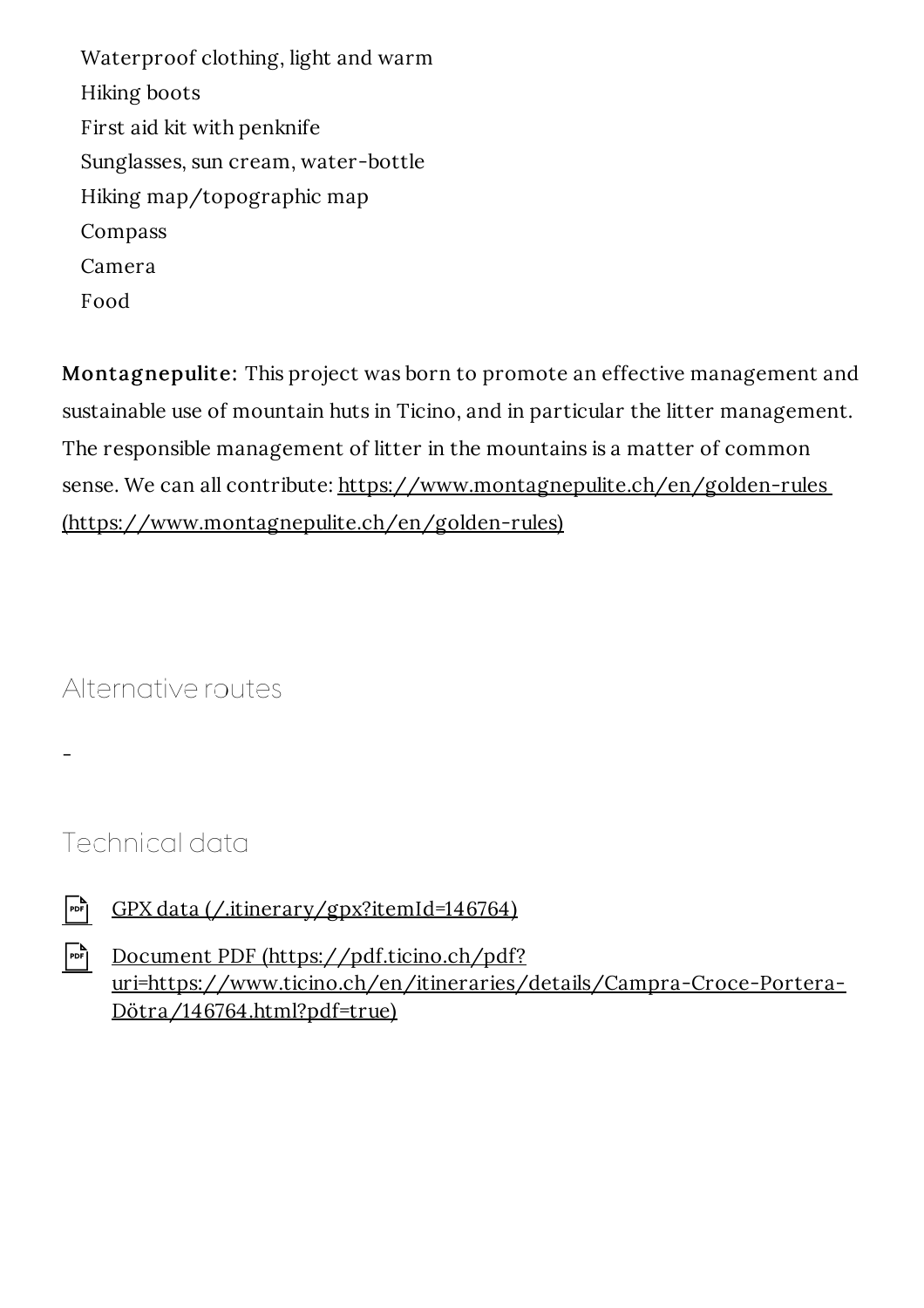## Close to this route

(/en/commons/details/Nordi Ski-Centre-Campra/26983.html)

## Nordic Ski Centre Campra (/en/commons/details/Nordic-Ski-Centre-Campra/26983.html)

The Centro Nordico, thanks to a combination of professionalism, thirty years' experience and good customer service, satisfies the ... (/en/commons/details/Nordic-Ski-Centre-Campra/26983.html)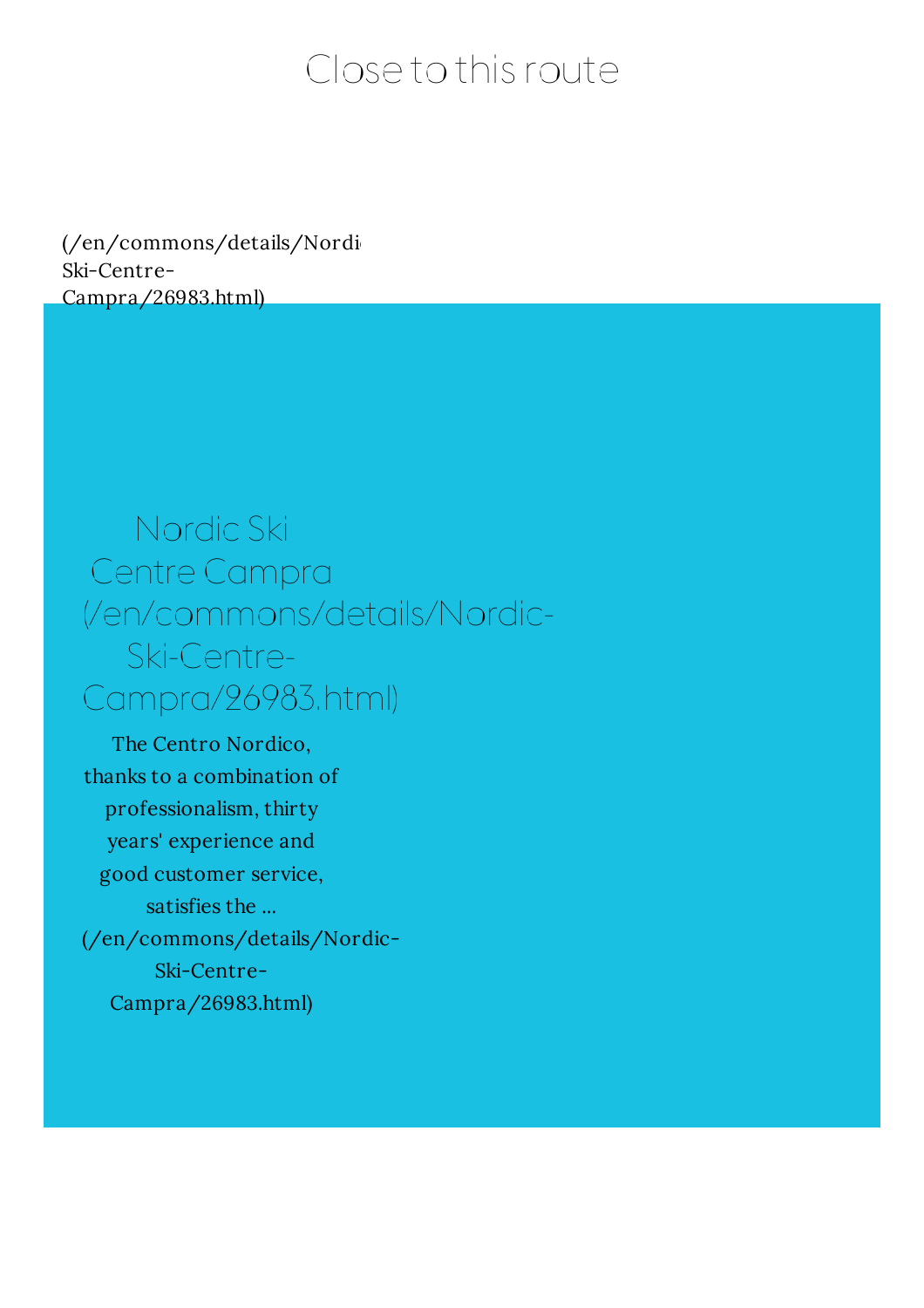## hikeTicino: the App for all itineraries!

GETITON (https://play.google.com/store/apps/details?

id=ch.ticinoturismo.hiketicino&hl=en)

Download on the<br>App Store

(https://itunes.apple.com/app/hiketicino-officialhiking/id981165907)

OUR NETWORK Meetings (http://meetings.ticino.ch) Trade(http://trade.ticino.ch) Media(https://www.ticino.ch/media)

English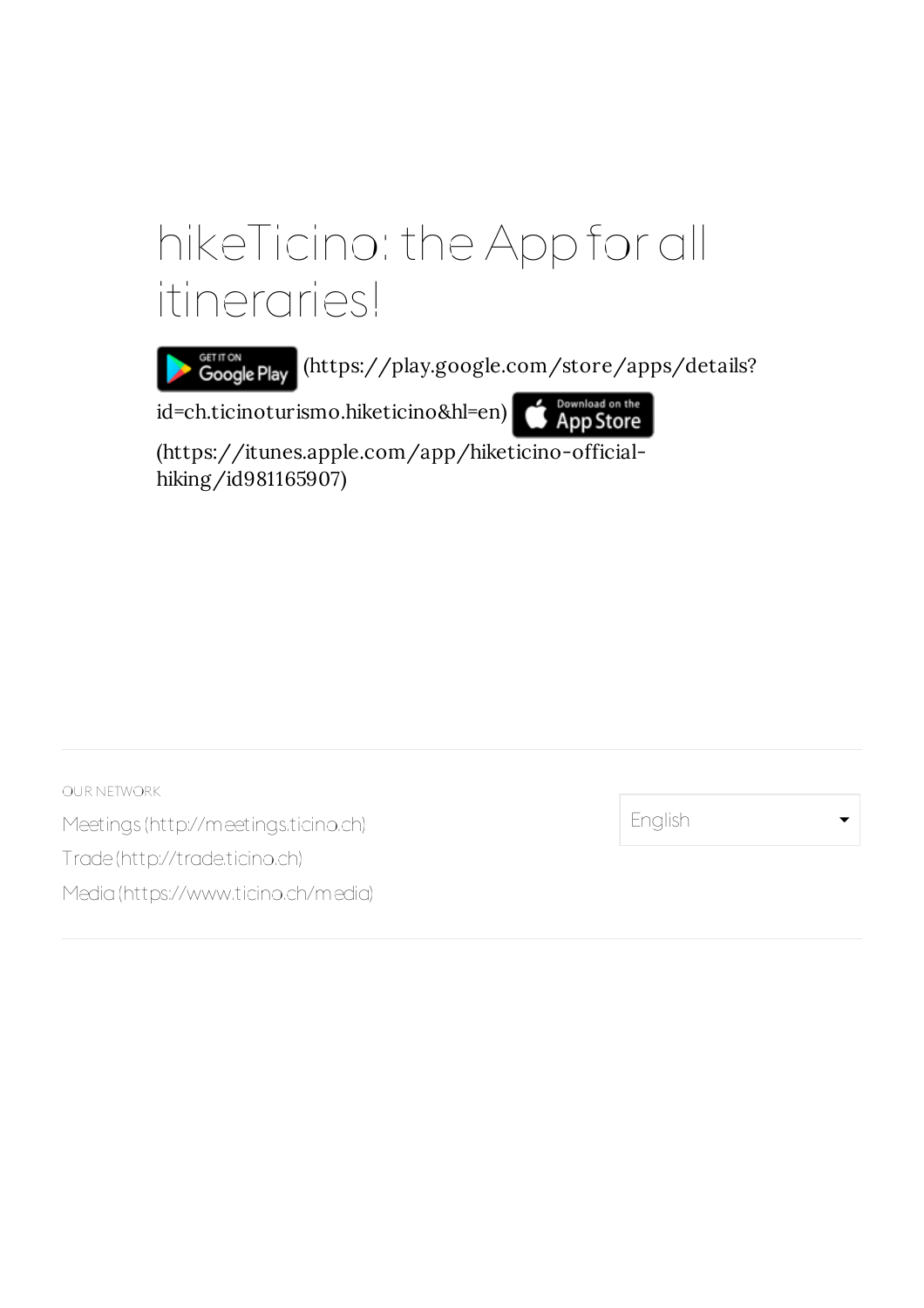| Inspire me<br>(/en/inspirations.html)               | Regions                                                                                                                 | Seasons<br>(/en/discover/destinations.ht/reit)/discover/seasons.html)(/en/explore/excursions.ht | Excursions                           |
|-----------------------------------------------------|-------------------------------------------------------------------------------------------------------------------------|-------------------------------------------------------------------------------------------------|--------------------------------------|
| Experiences                                         | Bellinzona and Valleys                                                                                                  | Spring                                                                                          | Hiking                               |
|                                                     | (/en/inspirations/experience(x/entrial)scover/destinations/b(edim/zdistraphem/s)easons/sprin(dentrex)plore/excursions/h |                                                                                                 |                                      |
| Stories                                             | Ascona-Locarno                                                                                                          | Summer                                                                                          | By bike                              |
|                                                     | (/en/inspirations/stories.html)/en/discover/destinations/dsen/rdiscover/seasons/sumr/nen/retxpl)pre/excursions/b        |                                                                                                 |                                      |
|                                                     | locarno.html)                                                                                                           |                                                                                                 |                                      |
| Inspirations                                        |                                                                                                                         | Autumn                                                                                          | By mountain bike                     |
| (/en/travel-                                        | Lugano Region                                                                                                           | (/en/discover/seasons/auturt/rem/hemplore/excursions/n                                          |                                      |
| inspirations.html)                                  | (/en/discover/destinations/lugano.html)                                                                                 | Winter                                                                                          | bike.html)                           |
| Video (/en/video.html)                              | Mendrisiotto                                                                                                            | (/en/discover/seasons/winteAlptime)huts                                                         |                                      |
|                                                     | (/en/discover/destinations/mendrisio.html)                                                                              |                                                                                                 | (/en/plan/accommodatio<br>huts.html) |
| Events                                              | Explore                                                                                                                 | Sports                                                                                          | Getting around                       |
| (/en/explore/events.html)                           | (/en/explore.html)                                                                                                      | (/en/explore/sports.html)                                                                       | (/en/plan/moving-<br>around.html)    |
| Local festivals                                     | Unesco                                                                                                                  | Winter sports                                                                                   |                                      |
| (/en/explore/events/festivals/tatm/dexplore/unesco- |                                                                                                                         | (/en/explore/sports/winter-                                                                     | Navigation                           |
|                                                     | world-heritage.html)                                                                                                    | sports.html)                                                                                    | (/en/plan/moving-                    |
| Music                                               |                                                                                                                         |                                                                                                 | around/lake-                         |
| (/en/explore/events/music/rMaxikets and             |                                                                                                                         | Water sports                                                                                    | navigation.html)                     |
| list.html)                                          | artisanship                                                                                                             | (/en/explore/sports/water-                                                                      |                                      |
|                                                     | (/en/explore/markets.html) sports.html)                                                                                 |                                                                                                 | By train                             |
| Sports                                              |                                                                                                                         |                                                                                                 | (/en/plan/moving-                    |
| (/en/explore/events/sports.htmakeums and            | architecture                                                                                                            | Adventure sports                                                                                | around/railways.html)                |
| Exhibitions<br>(/en/explore/events/culture.html)    | (/en/explore/museums-                                                                                                   | (/en/explore/sports/extreme-                                                                    | Lifts and funicolars                 |
|                                                     |                                                                                                                         | sports.html)                                                                                    | (/en/plan/moving-                    |
|                                                     |                                                                                                                         | Traditional sports                                                                              | around/funicolars-                   |
| Gastronomy                                          | Shopping                                                                                                                | (/en/explore/sports/tradition@ts.html)                                                          |                                      |
| markets.html)                                       | (/en/explore/events/gastron998)/explore/shopping.html)sports.html)                                                      |                                                                                                 | By bus                               |
|                                                     | Nighlife                                                                                                                |                                                                                                 | (/en/plan/moving-                    |
|                                                     | (/en/explore/nightlife.html)                                                                                            |                                                                                                 | around/buses.html)                   |
|                                                     |                                                                                                                         |                                                                                                 |                                      |
|                                                     | Parks and gardens                                                                                                       |                                                                                                 | By car                               |
|                                                     | (/en/explore/parks-                                                                                                     |                                                                                                 | (/en/plan/moving-                    |
|                                                     | gardens.html)                                                                                                           |                                                                                                 | around/car.html)                     |
|                                                     | Gastronomy                                                                                                              |                                                                                                 |                                      |
|                                                     | (/en/explore/gastronomy.html)                                                                                           |                                                                                                 |                                      |